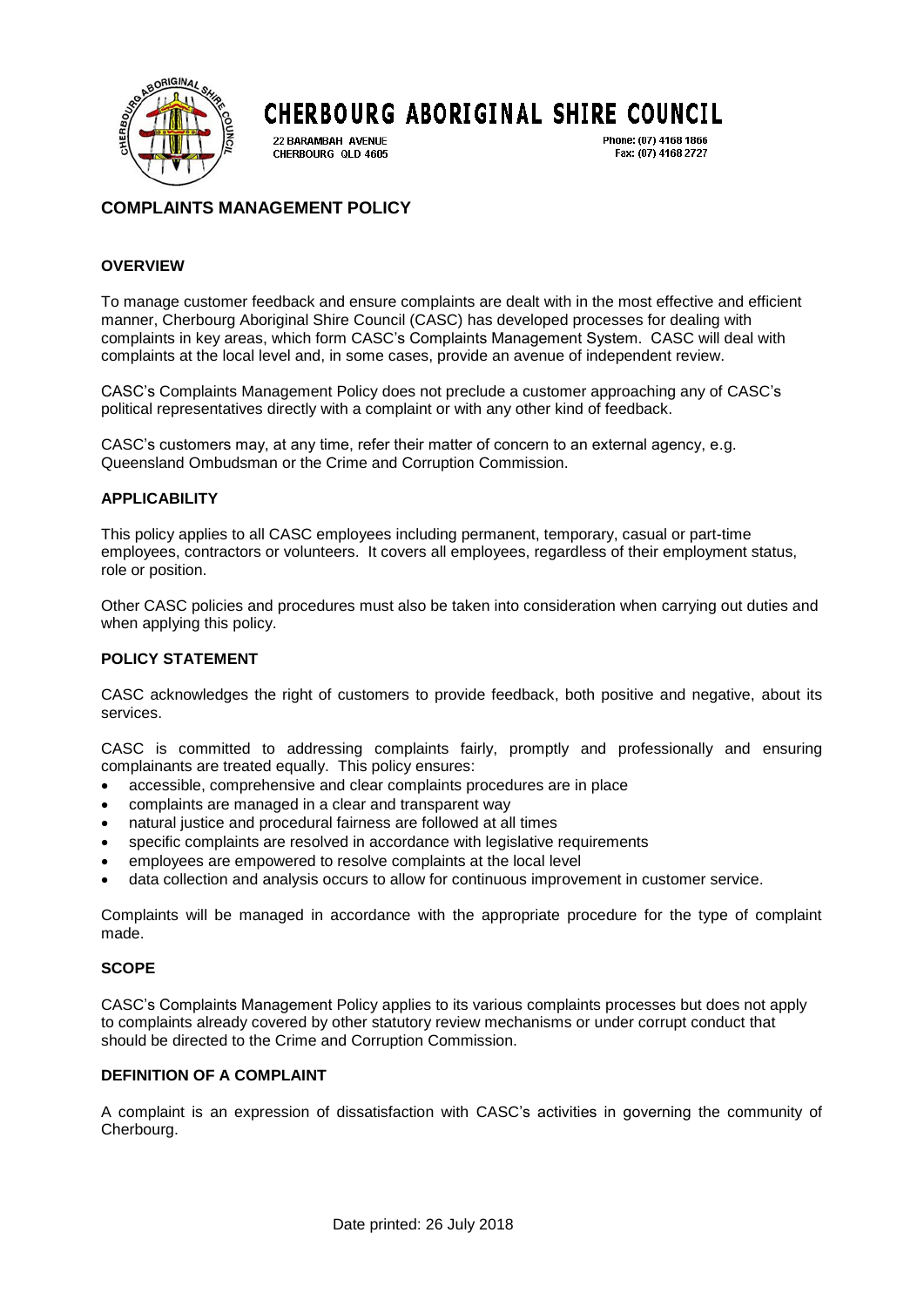# **HOW TO MAKE A COMPLAINT**

A complaint may be made in the following ways:

- visit the Council Office at 22 Barambah Avenue, Cherbourg QLD 4605
- write to Council at 22 Barambah Avenue, Cherbourg QLD 4605

Complaints must be made in writing, signed and dated. Complaints may be made anonymously, however sufficient detail will be required so that CASC may deal with the complaint.

#### **COMPLAINTS BY THIRD PARTIES**

CASC will accept complaints by a person (an agent) on another person's behalf if the person wishing to complain has authorised the action on their behalf. CASC will respond directly to the person wishing to complain and not to the agent, unless a letter of authority directing a response to the agent is provided to CASC.

If a complaint is lodged on another person's behalf by a professional advisor, e.g. a solicitor or accountant, CASC will respond directly to that advisor.

#### **PRINCIPLES OF INVESTIGATION**

- 1. CASC will investigate complaints in a fair, objective and timely manner. The following natural justice principles will apply in all cases:
	- an absence of bias
	- decisions based on evidence
	- proper examination of all issues.
- 2. A complaint made to CASC and dealt with under CASC's Complaints Management Policy does not generally stop the operation of the decision or action under investigation.
- 3. In some instances, complaints may not be investigated or the investigation may be discontinued if:
	- a complaint is made frivolously, without grounds, lacking in substance, or with the intent to harass
	- the complainant seeks to revisit the same issue after an initial investigation when no new evidence or material is provided
	- the complainant displays aggressive or abusive behaviour, or threatens or uses physical violence against themselves, a Council employee, another person or property.

#### **TIMEFRAME**

CASC is committed to resolving complaints as quickly and efficiently as possible and in a timely manner. The length of time taken to deal with a complaint will depend on the circumstances of each complaint, such as the complexity of issues in the complaint, the time required to obtain necessary information, the time taken to hold a hearing, if required, and the availability of the parties.

# **CONFIDENTIALITY**

Confidentiality of complaints, including the identity of the customer, will be maintained where requested and in accordance with relevant legislation and CASC policies. However, if the complaint is against a particular council employee and they request a copy of the complaint to address the matter appropriately; this may be permitted at the discretion of CASC.

#### **REPORTING**

CASC will report publicly on complaints in accordance with legislative requirements.

# **AUTHORITY**

Council

# **WORKPLACE PARTICIPANT ACKNOWLEDGEMENT**